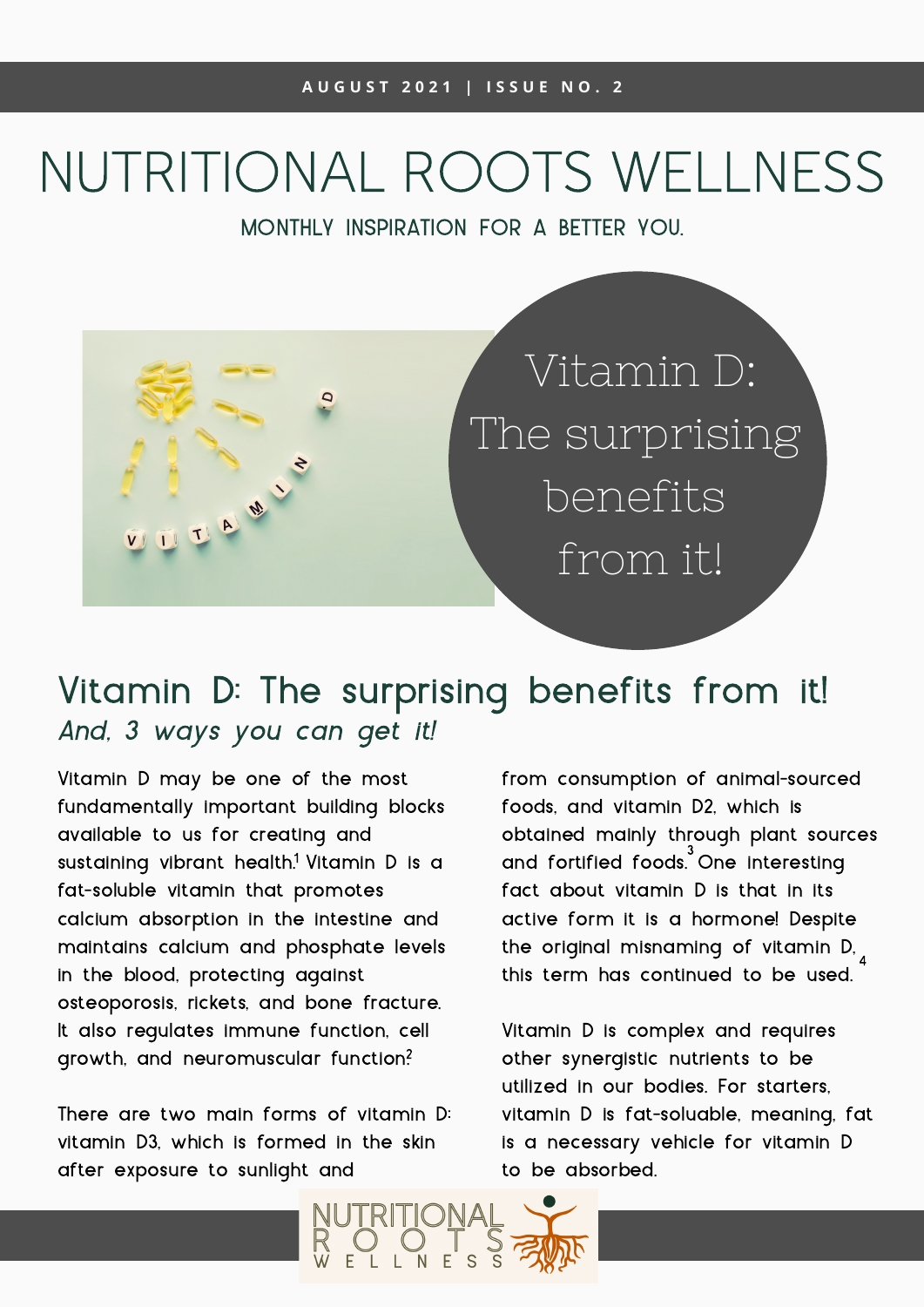Another example is vitamin D's role in building and maintaining healthy bones. While calcium is the primary component of bone, it can only be absorbed by your body when vitamin D is present. 5 Another complex relationship is between the fat-soluble vitamins A, D, and K. Vitamin A is an essential factor in vitamin D's hormonal function, and vitamin K is necessary to activate the proteins made in response to vitamins A and  $D^6$ 

Recommendations for what constitutes adequate intake of vitamin D varies. Nutritional biochemist Dr. Chris Masterjohn has presented evidence



suggesting that optimal vitamin D levels may vary from population to population. One must take into consideration other vitamin deficiencies and lifestyle factors that may play a role in your overall vitamin D need. It's best to find an integrative and functional healthcare practitioner that can test your vitamin D status while comparing those results with your overall health presentation.

There are three ways to obtain vitamin D: exposure to sunlight, food, and supplements.

The most effective of all of these methods is exposure to sunlight! Your body makes vitamin D when direct sunlight converts a chemical in your skin into an active form of the vitamin.<sup>7</sup> The next best source of vitamin D is from whole foods. Compared to other nutrients, the list of vitamin D containing foods is short. According to the World's Healthiest Foods, wild-caught salmon is the best food source of vitamin D. A single serving contains more than the generally suggested Daily Value (DV). Sardines, tuna, and pasture-raised eggs are also great sources! Some mushroom species, including shitakes, contain 5% of the DV.  $^8$ 

**There are three ways to obtain vitamin D: exposure to sunlight, food, and supplements.**

You may be asking, "why isn't milk on this list? I always see 'fortified with vitamin D' on the container?!" This is where things get tricky. While milk does supply a high dose of vitamin D, I want to provide a caveat when relying on processed foods to meet your vitamin and nutrient requirements.

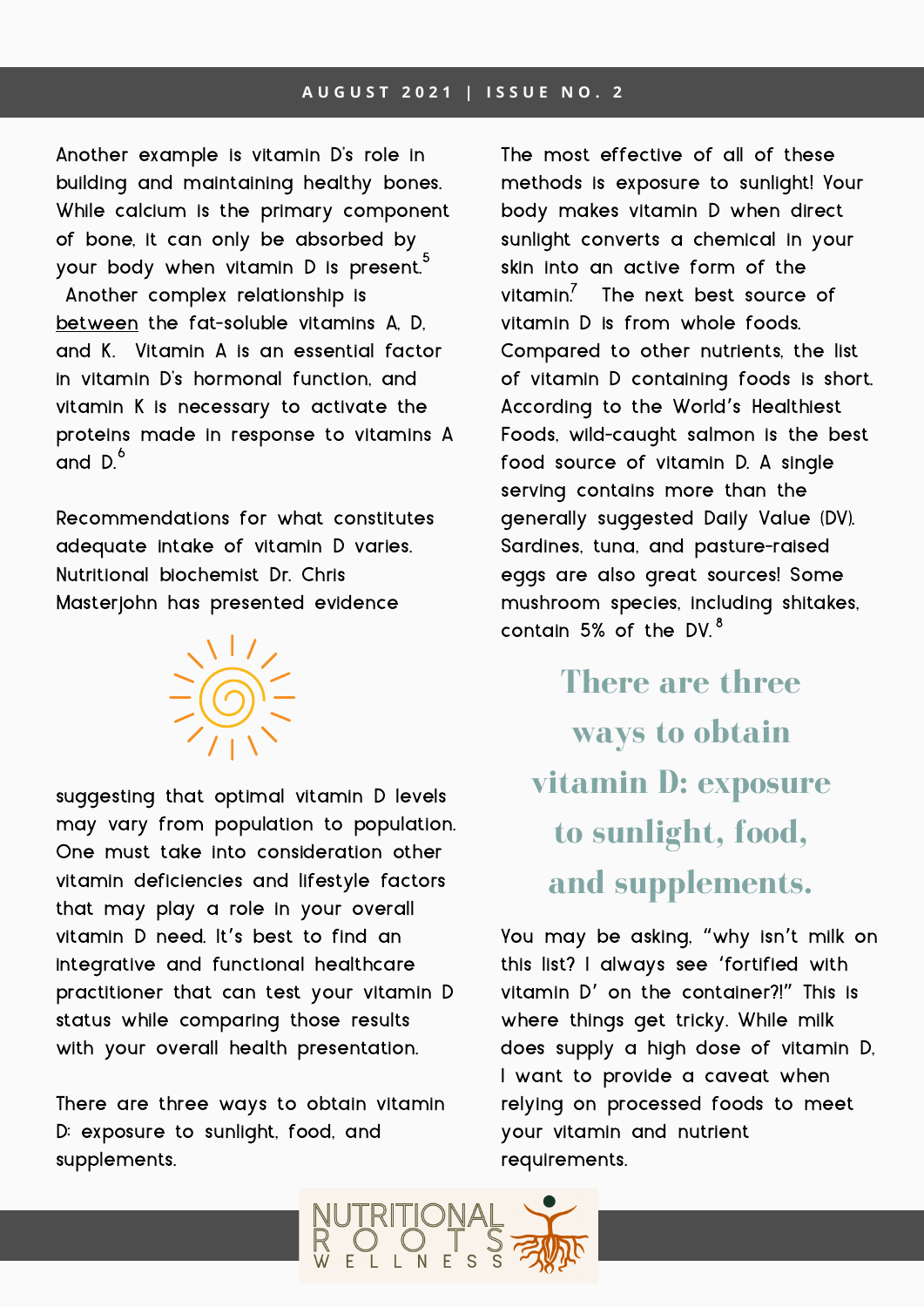#### **A U G U S T 2 0 2 1 | I S S U E N O . 2**

In the United States, as in most parts of the world, fortification of food was initiated as a systematic approach to correct identified nutrient deficiencies in the population. $\degree$ 



The problem with fortification is that the body does not absorb individual nutrients added to processed foods as efficiently compared to nutrients naturally occurring in whole foods.<sup>10</sup> Whole foods contain synergistic nutrients that work together to enhance the bioavailability and utilization of each other in our bodies. For example, any milk that has been processed to remove the fat loses the fat-soluble vitamins A, D, and K. Although vitamins A and D are added back, our bodies cannot absorb them without a fat vehicle, nor can they function optimally without the assistance of vitamin  $K^1$  Through this processing of the milk, we're losing vital nutrients.

With all of that being said, milk does provide vitamin D. However, sourcing is very important! Ensure that your milk is from pasture-raised, organic, grass-fed cows that have ample access to the

outdoors and sunlight, as their milk may contain vitamin D even if nonfortified.<sup>12</sup>

Rounding this all out, the very best way to obtain vitamin D is to get plenty of sunlight combined with a nutrient-dense, whole foods diet. However, our modern sedentary and mainly indoor lifestyle, combined with a heavy reliance on processed foods has left the majority of Americans deficient in this vital nutrient. If after proper testing it is determined that you are deficient in vitamin D, a recommended source of supplementation is Rosita's Extra

**Whole foods contain synergistic nutrients that work together to enhance the bioavailability.**

Virgin Cod Liver Oil, as it provides all of the co-factors needed for adequate utilization of the vitamin. While vitamin D is generally regarded as safe, always consult with your doctor before considering the use of any Vitamin D supplement, especially if you have health conditions or diseases that need to be addressed or are pregnant or breastfeeding.

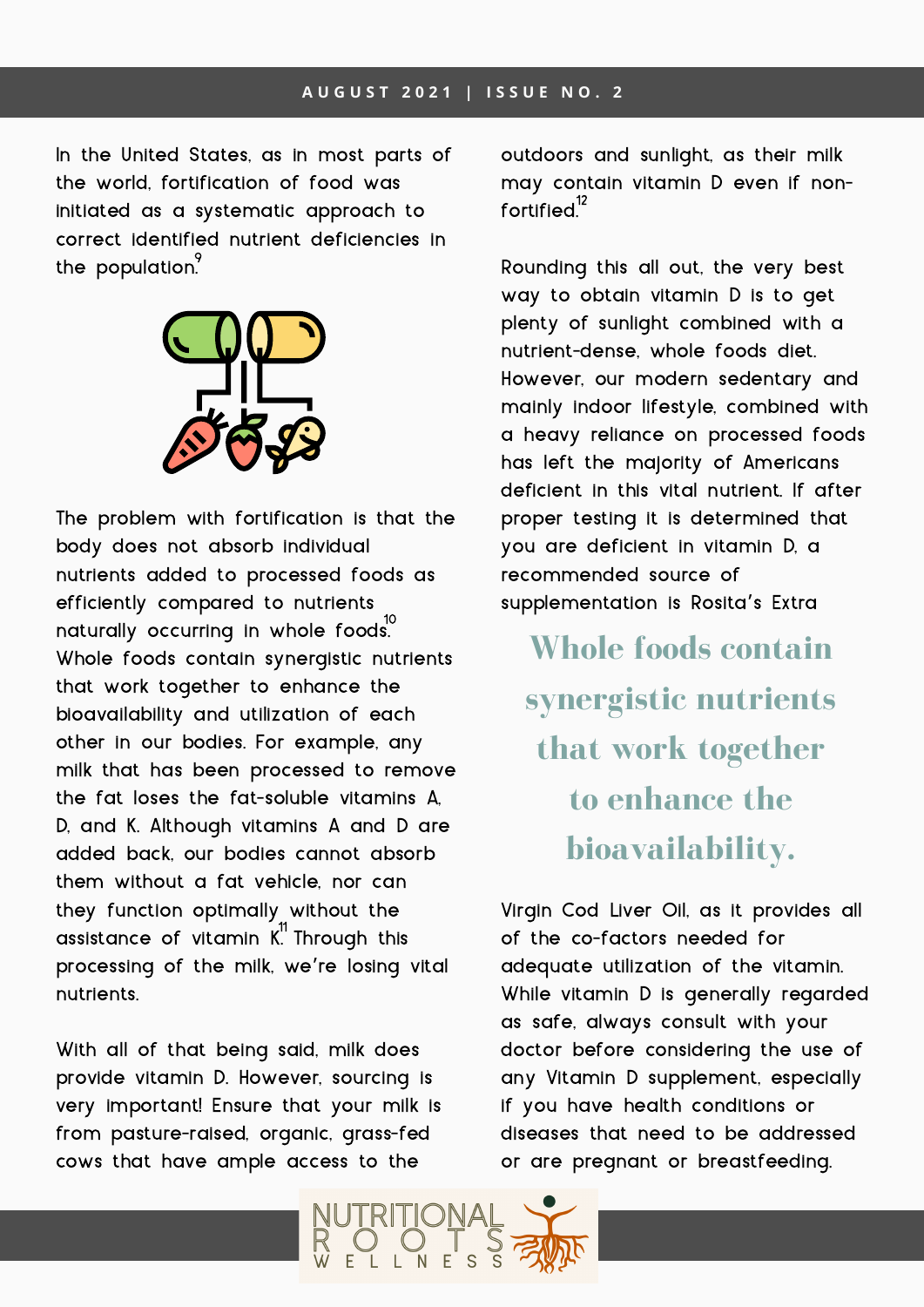# VITAMIN MADE<br>• • EASY

#### Make Your Own:

Your body makes vitamin D! This happens when direct sunlight converts a chemical in your skin into an active form of the vitamin. There are some limiting factors, however, such as location, time of year, skin pigmentation, age, pollution, and application of sunscreen.

### Foods/Supplements:

Whole foods is the next best source of vitamin D. Wild-caught salmon is the best food source of vitamin D as a single serving contains more than the generally suggested Daily Value (DV). Sardines contain over 40% of the DV, and tuna contains just under 25%. Pasture-raised eggs are a good source of dietary vitamin D, with about 10% of the DV per egg. The vitamin D is concentrated in the yolk, so you'll need to eat the whole egg to get it. Some mushroom species, including shiitakes, contain as much as 5% of the DV.

Rosita's Extra Virgin Cod Liver Oil is a great supplement choice!

#### Purchase (actually - free!) Options:

A great, free app, to learn how much time to spend in the sun depending on your age, skin color, and location is [dminder!](http://dminder.ontometrics.com/) Due to the varying factors listed above, it's challenging to state a general amount of time one must spend outside. This app takes into account the unique YOU and informs you about possible vitamin D exposure times.